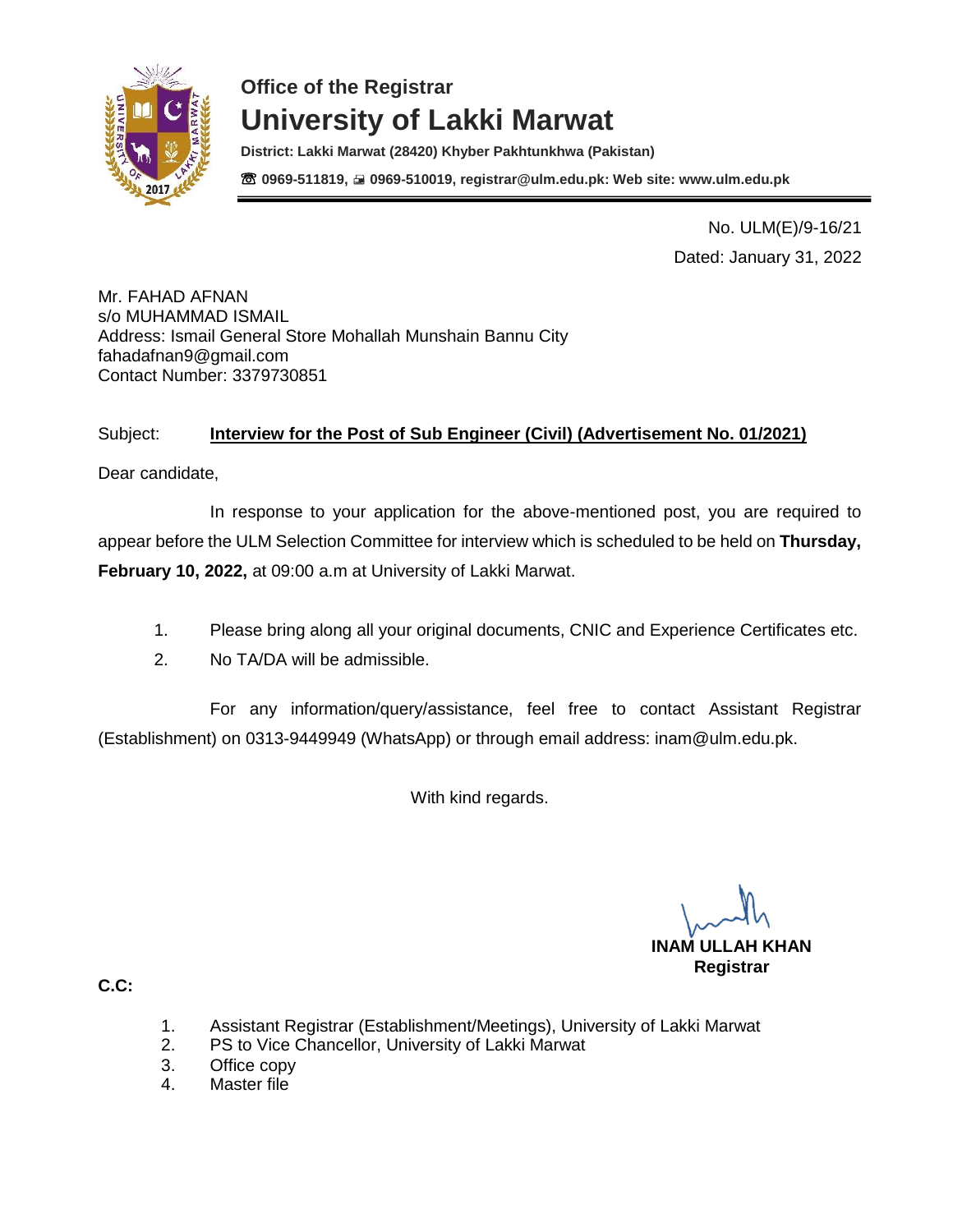

**District: Lakki Marwat (28420) Khyber Pakhtunkhwa (Pakistan)** ☏ **0969-511819, 0969-510019, registrar@ulm.edu.pk: Web site: www.ulm.edu.pk**

> No. ULM(E)/9-16/21 Dated: January 31, 2022

Mr. INAYAT ULLAH KHAN s/o AZAD GUL KHAN Address: Village Hamid Abad Post Office Serai Naurang District Lakki Marwat [inayat.marwat97@gmail.com](mailto:inayat.marwat97@gmail.com) Contact Number: 3018759097

### Subject: **Interview for the Post of Sub Engineer (Civil) (Advertisement No. 01/2021)**

Dear candidate,

In response to your application for the above-mentioned post, you are required to appear before the ULM Selection Committee for interview which is scheduled to be held on **Thursday, February 10, 2022,** at 09:00 a.m at University of Lakki Marwat.

- 1. Please bring along all your original documents, CNIC and Experience Certificates etc.
- 2. No TA/DA will be admissible.

For any information/query/assistance, feel free to contact Assistant Registrar (Establishment) on 0313-9449949 (WhatsApp) or through email address: [inam@ulm.edu.pk.](mailto:inam@ulm.edu.pk)

With kind regards.

**INAM ULLAH KHAN Registrar** 

- 1. Assistant Registrar (Establishment/Meetings), University of Lakki Marwat
- 2. PS to Vice Chancellor, University of Lakki Marwat
- 3. Office copy
- 4. Master file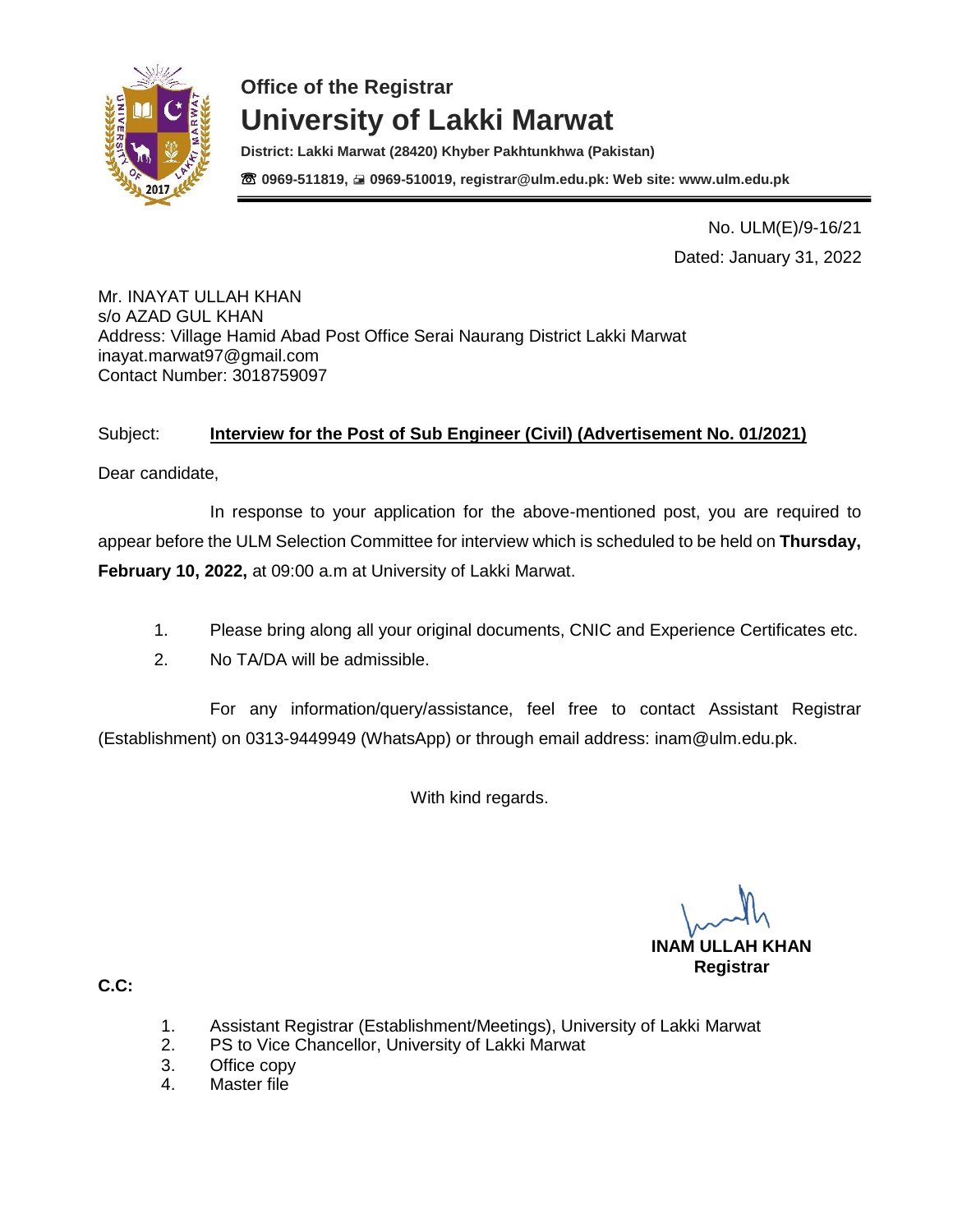

**District: Lakki Marwat (28420) Khyber Pakhtunkhwa (Pakistan)** ☏ **0969-511819, 0969-510019, registrar@ulm.edu.pk: Web site: www.ulm.edu.pk**

> No. ULM(E)/9-16/21 Dated: January 31, 2022

Mr. MUHAMMAD ZIA UL QUDOOS s/o ABD UL QUDOOS Address: village Boza khel Teh & Distt Bannu P/o Nazim Bazar Surrani Bannu [ziaulqadus@gmail.com](mailto:ziaulqadus@gmail.com) Contact Number: 3338007439

### Subject: **Interview for the Post of Sub Engineer (Civil) (Advertisement No. 01/2021)**

Dear candidate,

In response to your application for the above-mentioned post, you are required to appear before the ULM Selection Committee for interview which is scheduled to be held on **Thursday, February 10, 2022,** at 09:00 a.m at University of Lakki Marwat.

- 1. Please bring along all your original documents, CNIC and Experience Certificates etc.
- 2. No TA/DA will be admissible.

For any information/query/assistance, feel free to contact Assistant Registrar (Establishment) on 0313-9449949 (WhatsApp) or through email address: [inam@ulm.edu.pk.](mailto:inam@ulm.edu.pk)

With kind regards.

**INAM ULLAH KHAN Registrar** 

- 1. Assistant Registrar (Establishment/Meetings), University of Lakki Marwat
- 2. PS to Vice Chancellor, University of Lakki Marwat
- 3. Office copy
- 4. Master file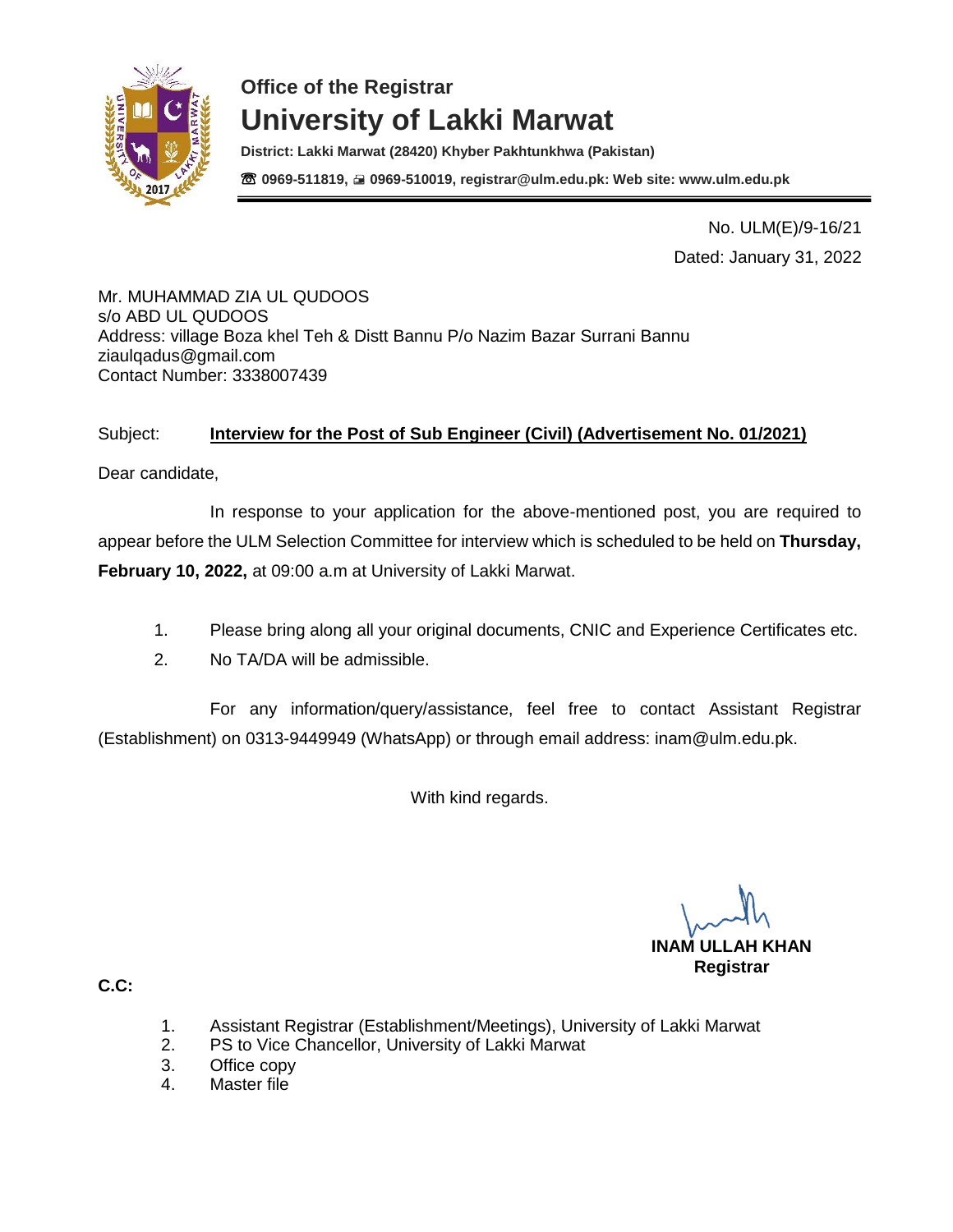

**District: Lakki Marwat (28420) Khyber Pakhtunkhwa (Pakistan)** ☏ **0969-511819, 0969-510019, registrar@ulm.edu.pk: Web site: www.ulm.edu.pk**

> No. ULM(E)/9-16/21 Dated: January 31, 2022

Mr. SHAHID NOOR s/o NOOR MUHAMMAD Address: Village & Post Office: Mela Shahab Khel Tehsil & District: Lakki Marwat [shahidnoor093@gmail.com](mailto:shahidnoor093@gmail.com) Contact Number: 3355798268

### Subject: **Interview for the Post of Sub Engineer (Civil) (Advertisement No. 01/2021)**

Dear candidate,

In response to your application for the above-mentioned post, you are required to appear before the ULM Selection Committee for interview which is scheduled to be held on **Thursday, February 10, 2022,** at 09:00 a.m at University of Lakki Marwat.

- 1. Please bring along all your original documents, CNIC and Experience Certificates etc.
- 2. No TA/DA will be admissible.

For any information/query/assistance, feel free to contact Assistant Registrar (Establishment) on 0313-9449949 (WhatsApp) or through email address: [inam@ulm.edu.pk.](mailto:inam@ulm.edu.pk)

With kind regards.

**INAM ULLAH KHAN Registrar** 

- 1. Assistant Registrar (Establishment/Meetings), University of Lakki Marwat
- 2. PS to Vice Chancellor, University of Lakki Marwat
- 3. Office copy
- 4. Master file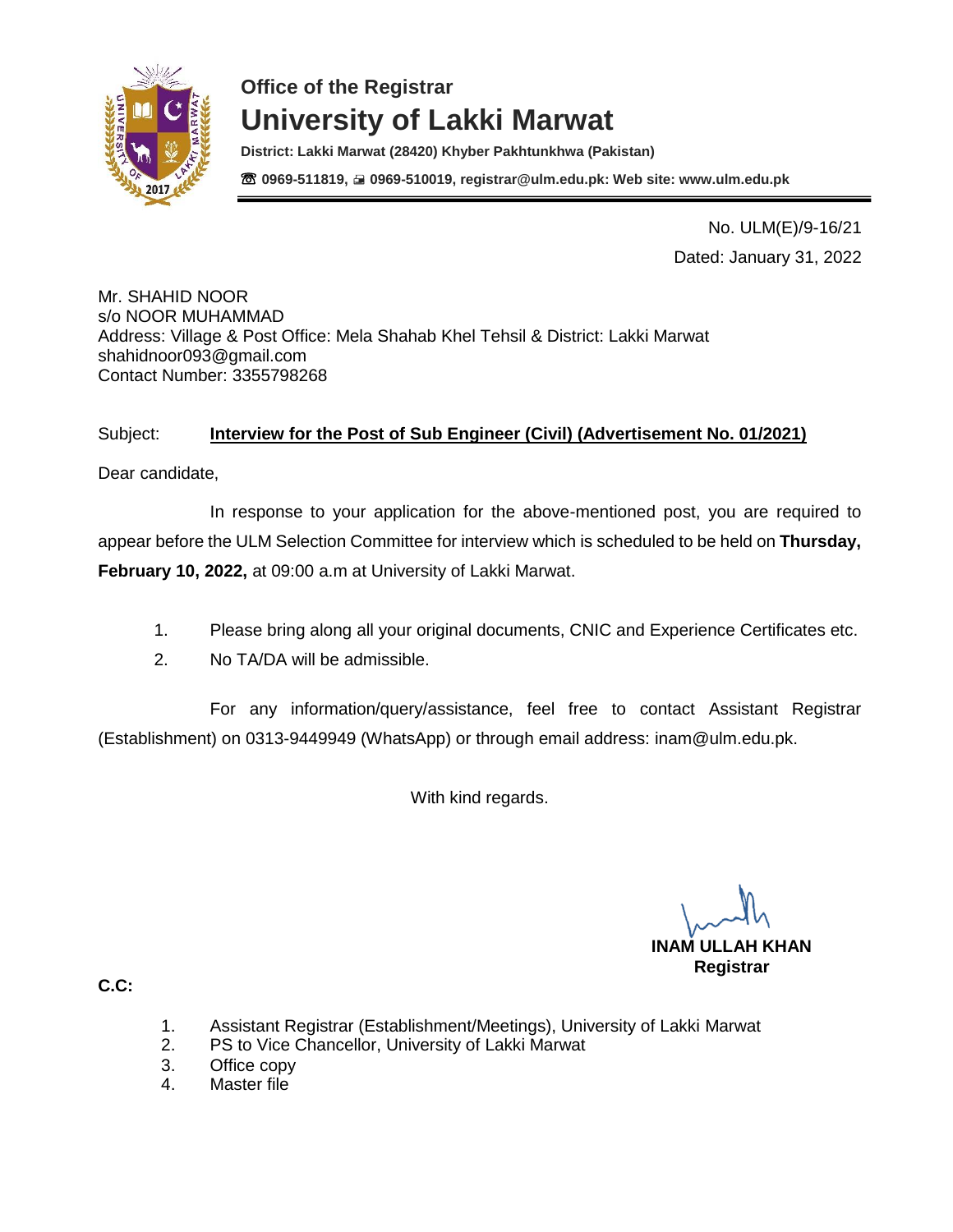

**District: Lakki Marwat (28420) Khyber Pakhtunkhwa (Pakistan)** ☏ **0969-511819, 0969-510019, registrar@ulm.edu.pk: Web site: www.ulm.edu.pk**

> No. ULM(E)/9-16/21 Dated: January 31, 2022

Mr. HAZRAT ULLAH s/o GUL NAWAZ KHAN Address: H,no 470/CD MUHALLAH JHANG NEAR CITY POLICE STATION BANNU CITY [HAZRATULLAH89@GMAIL.COM](mailto:HAZRATULLAH89@GMAIL.COM) Contact Number: 3349064107

#### Subject: **Interview for the Post of Sub Engineer (Civil) (Advertisement No. 01/2021)**

Dear candidate,

In response to your application for the above-mentioned post, you are required to appear before the ULM Selection Committee for interview which is scheduled to be held on **Thursday, February 10, 2022,** at 09:00 a.m at University of Lakki Marwat.

- 1. Please bring along all your original documents, CNIC and Experience Certificates etc.
- 2. No TA/DA will be admissible.

For any information/query/assistance, feel free to contact Assistant Registrar (Establishment) on 0313-9449949 (WhatsApp) or through email address: [inam@ulm.edu.pk.](mailto:inam@ulm.edu.pk)

With kind regards.

**INAM ULLAH KHAN Registrar** 

- 1. Assistant Registrar (Establishment/Meetings), University of Lakki Marwat
- 2. PS to Vice Chancellor, University of Lakki Marwat
- 3. Office copy
- 4. Master file